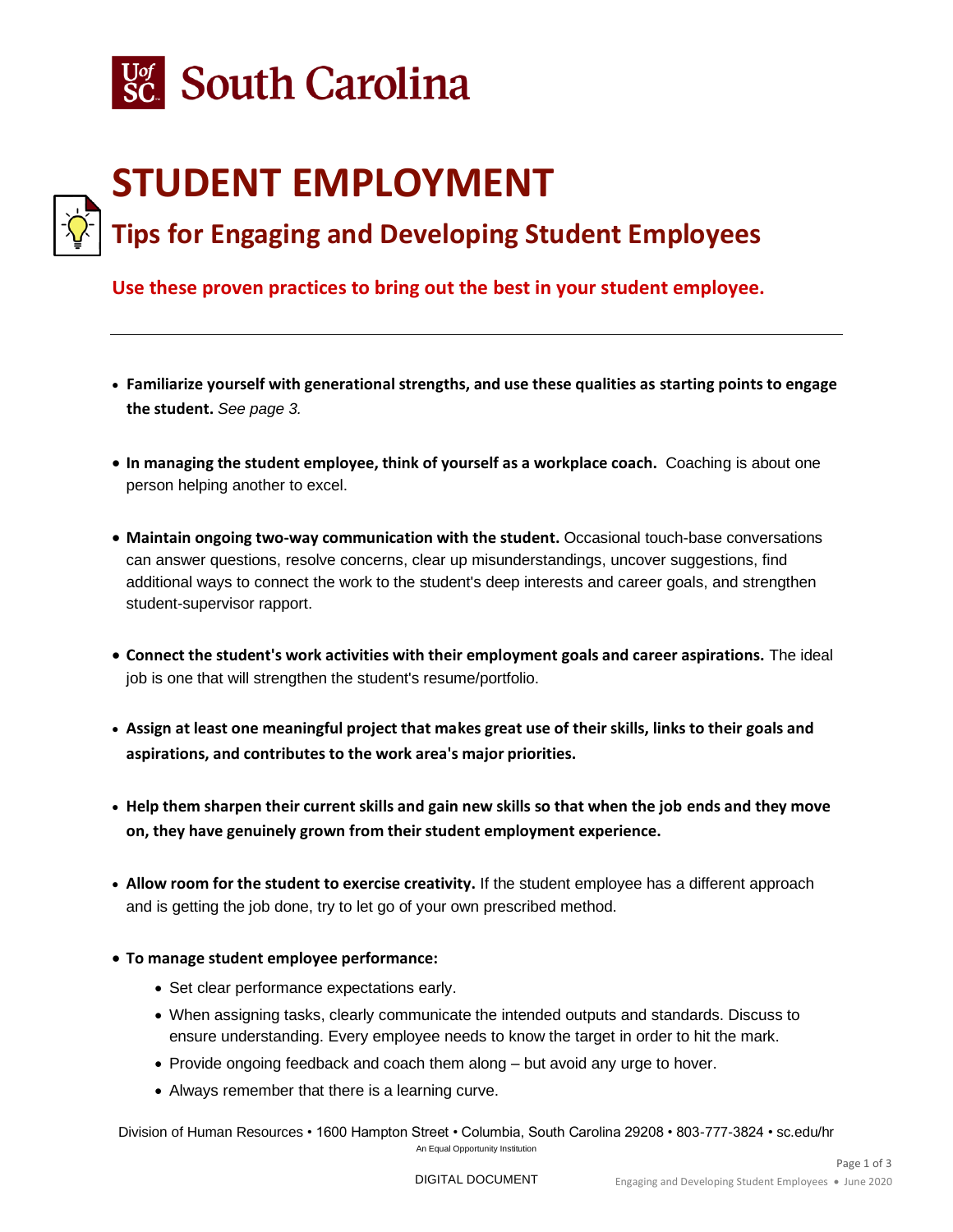

Division of Human Resources • 1600 Hampton Street • Columbia, South Carolina 29208 • 803-777-3824 • [sc.edu/hr](http://sc.edu/hr) An Equal Opportunity Institution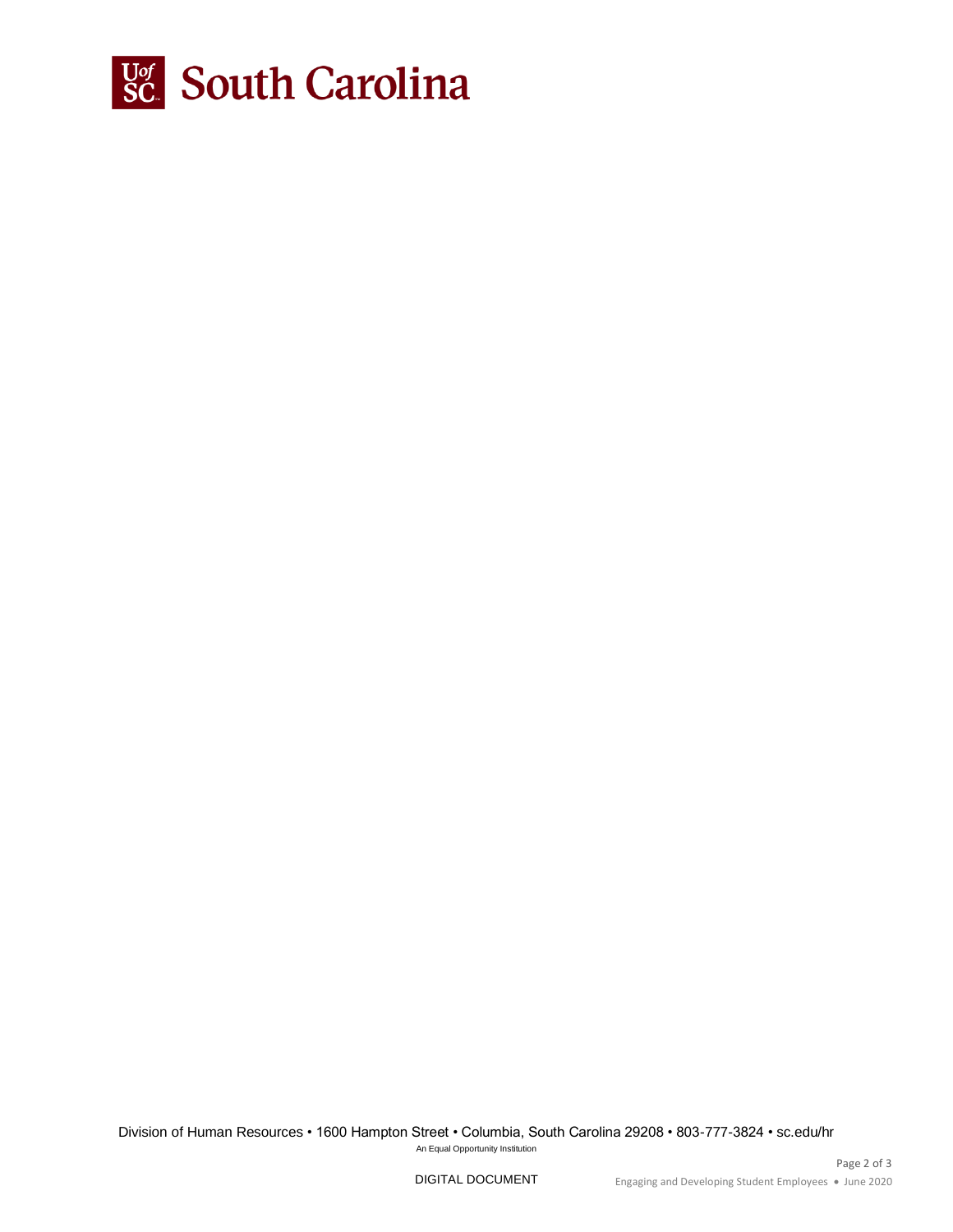

- **Let them know by your actions that they're part of the team.** Involve them in meetings, ask for their input, and ensure that they have the work space and resources they need to do their job
- **Provide a copy of the evaluation used by the supervisor, so the student employee knows what is being evaluated and why.** Approach this as a learning opportunity, and discuss the evaluation criteria so they are well understood.
- **Make a point of expressing appreciation for your student employees.** As you see from the list below, acknowledgment and recognition can take many forms.
	- Introduce them to the people your work area serves.
	- Provide a certificate of appreciation.
	- Decorate office doors and bulletin boards with posters expressing appreciation for your student employees.
	- Have a special gathering to honor your student employees. Ideas include an open house, pizza party, potluck, sundae bar, sub sandwiches, popcorn machine, or a decorated cake.
	- Take your student employees to lunch.
	- Prepare "care packages" or "finals week survival kits" to give to student workers, with popcorn, trail mix, fruit, sticky notes, etc.
	- Send handwritten or electronic thank-you notes to student employees, letting them know you value them. Have staff sign a thank-you card for each student worker.
	- Make "pat on the back" awards by tracing an outline of a hand on paper, making copies, and writing a personal note on each that tells why the student deserves a pat on the back.
	- Create a fun special project that aligns with the student employee's interests and goals.
	- Honor your student employees with a round of applause during a staff meeting.
	- Voice your appreciation with a sincere *thank you.*